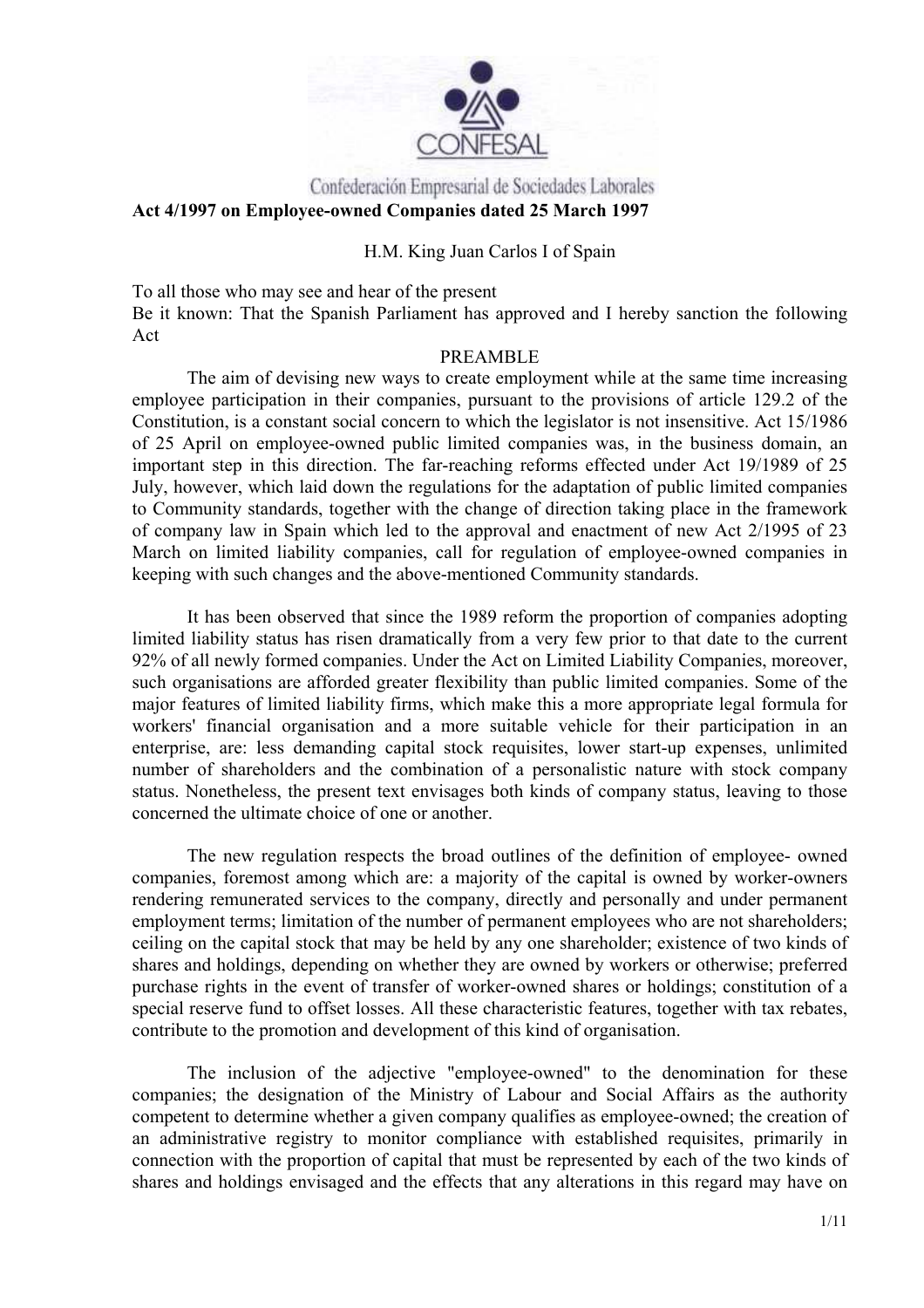

their eligibility for worker-owned status; these features are the outcome of the above basic concepts and serve as a guarantee for the tax benefits to which these firms are entitled, all without prejudice to the powers of the authorities in the respective Autonomous Regions.

For all issues not addressed in the text, employee-owned companies shall, in general, be subject to the rules applicable to public limited or limited liability companies, depending on their respective legal status, with certain indispensable exceptions required to maintain the features characteristic of employee-owned companies. One of these exceptions, which distinguishes them from both public limited and limited liability companies, is the right to preferred purchase in the event of transfer of employee-owned shares or holdings. Established legally, this stipulation purports, firstly, to increase the number of worker-owners to the benefit of non-owner workers and secondly, to ensure that the number of worker-owners does not decrease. Another such exception, which distinguishes these firms from limited liability companies, is that all holdings in an employee-owned company must be absolutely equal: the creation of holdings with different kinds of rights is not lawful. Another difference compared to the regulation of limited liability companies is the provision that the management body must be appointed by a proportional system, rather than by a majority vote, the rule by which limited liability companies are governed.

Another feature worthy of mention is a provision to obviate the loss of eligibility for employee-owned status, whereby, to avoid forfeiting qualification on the occasion of acquisitions, either inevitable, such as those acquired by virtue of inheritance, or simply beneficial, such as those ensuing from the right of preferred purchase, the number of shares or holdings that may be owned by any one partner has been raised to one third, with the exception of companies in which public entities hold stakes. Finally, if discrepancies arise over the price of shares in preferred purchase operations, the price to be paid must be the actual value as established by the Company's Auditor or, if it is not lawfully obliged to appoint one, by the auditor designated by the managers for this purpose. These arrangements are fairer than the provisions set out in the prior legislation and are wholly in keeping with the regulations applied to stock companies in general in this regard.

Finally, companies qualifying for this status are entitled to certain tax benefits, in recognition of the social, in addition to the economic, purposes served by their creation and existence.

#### **CHAPTER I Legal Status**

#### **Article 1. Definition of "Employee-owned company"**

1. Public limited or limited liability companies with a majority of capital stock owned by the workers directly and personally rendering remunerated services thereto under terms of permanent employment may qualify for "Employee-owned Company" status when the requisites established in the present Act are met.

2. The number of hours worked per year by non-owners hired under permanent employment terms may not be over fifteen per cent of the total hours worked per year by worker-owners. If the company has fewer than twenty-five workers, such percentage may not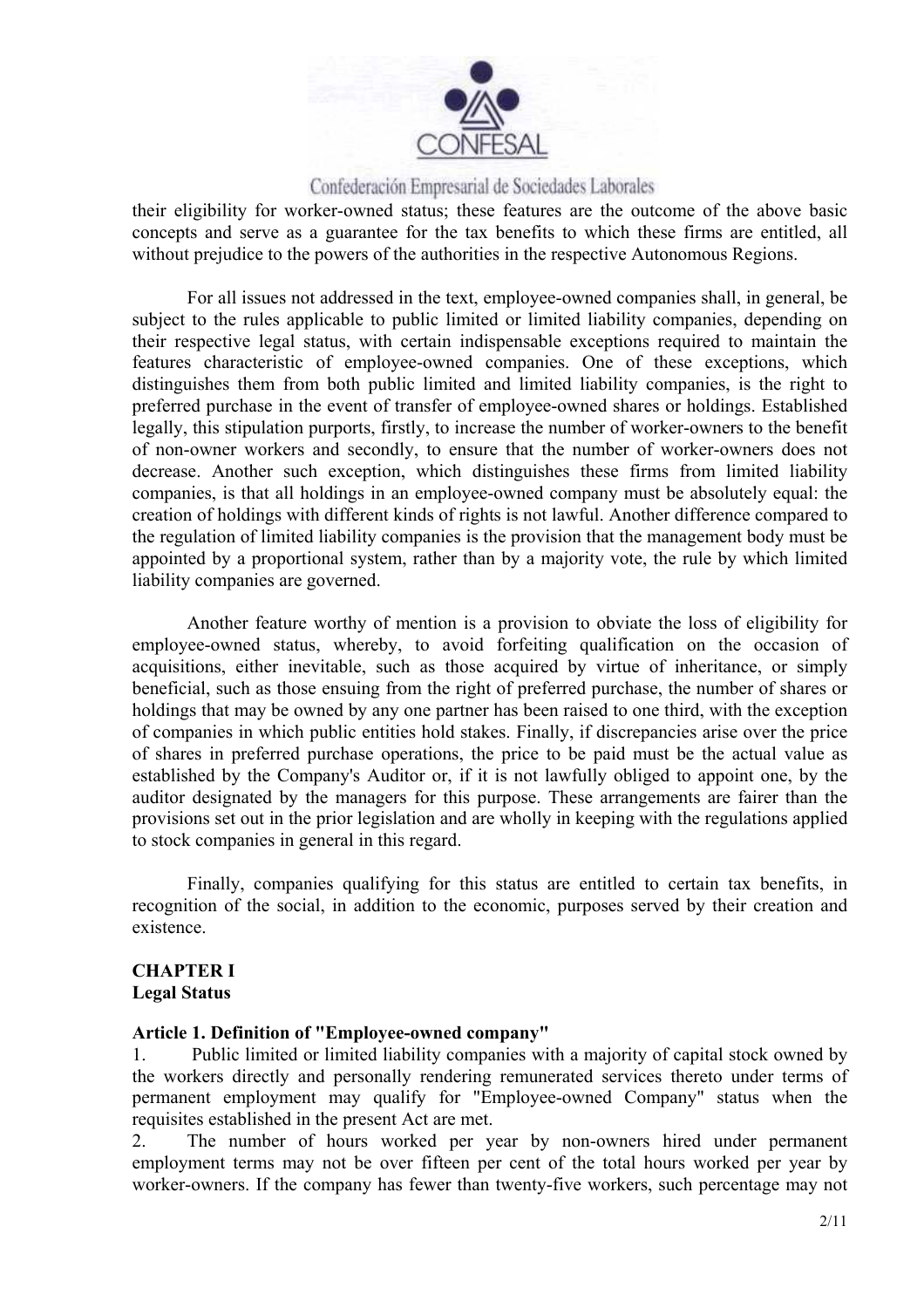

be above twenty five per cent of the total hours worked per year by worker-owners. No account is taken of employees with fixed-term contracts in the computation of these percentages.

 Should the limits specified in the preceding paragraph be exceeded, the company shall be obliged to reach the prescribed levels within the following three years, by reducing the initial excess over and above the lawful maximum by at least one third per year.

 The Registry of Employee-owned Companies must be notified when limits are exceeded for the intents and purposes of authorisation by the body competent to do so, pursuant to the terms and requisites to be established in the Regulations referred in Final Provision Two.

#### **Article 2. Administrative competence**

1. It shall be incumbent upon the Ministry of Labour and Social Affairs or, as appropriate, the Autonomous Regions to which the respective functions and services have been devolved, to grant "Employee-owned Company" status, and to enforce the requisites laid down in this Act, as well as to disqualify companies for such status, where appropriate.

2. The above status shall be granted on the basis of the application submitted by the company concerned, together with any documentation that may be required by the respective regulations.

In any case, newly-created companies shall submit a duly notarised copy of the respective Memorandum of Incorporation constituting a public limited or limited liability company, which shall expressly state the determination of the parties delivering the said Memorandum to constitute an Employee-owned Company. Where the applicant Company already exists, a copy of its Memorandum of Incorporation shall be required, as well as, where appropriate, any amendments to its articles of association, duly registered in the Mercantile Registry, along with a literal certification issued by the said Registry regarding the entries in force affecting the Company and, finally, certification of the General Shareholders' Meeting resolution to apply for Employee-owned Company status.

#### **Article 3. Company name**

1. The company name must include the term "Employee-owned Public Limited Company" or "Employee-owned Limited Liability Company" or the respective abbreviations, SAL or SLL, as appropriate.

2. The adjective "employee-owned" may not be included in the name of companies not qualifying for "Employee-owned Company" status.

3. All company documentation, correspondence, order forms and invoices, as well as any notices it may publish as lawfully or statutorily required, must bear reference to the fact that it is an "employee-owned" concern.

# **Article 4. Administrative Registry of Employee-owned Companies and co-ordination with the Mercantile Registry .**

1. The Ministry of Labour and Social Affairs shall create a Registry of Employee-owned Companies for administrative intents and purposes, which shall keep a record of the events specified in these presents and any regulations enlarging hereon, all without prejudice to the executive competence assumed by Autonomous Regions.

2. The company shall be endowed with legal personality from the time it is registered with the Mercantile Registry although, in order for a company to be registered in such Registry under employee-owned status, it must submit a certificate as evidence that the company was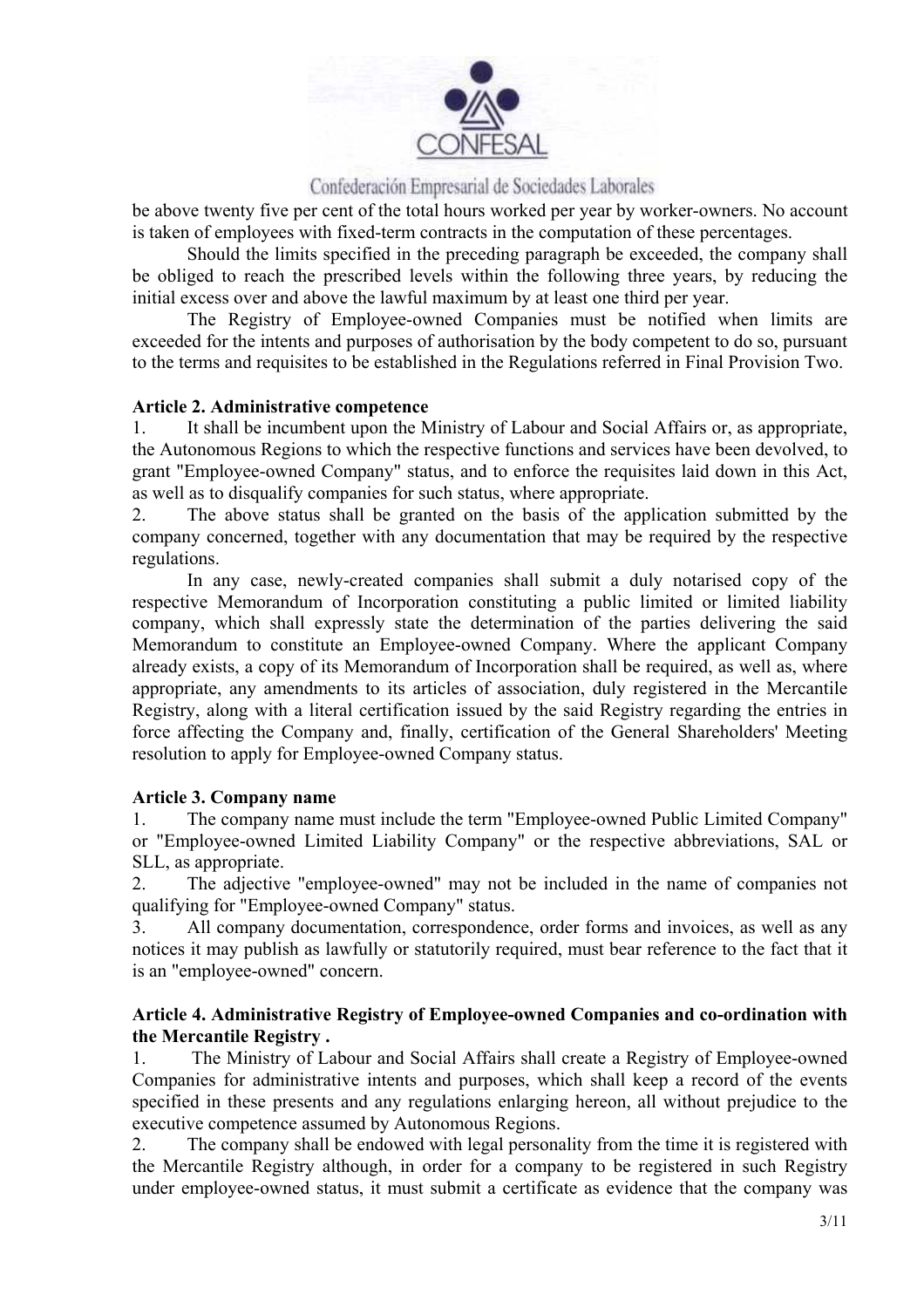

granted such status by the Ministry of Labour and Social Affairs or the competent body in the respective Autonomous Region and is registered in the Administrative Registry referred to in the preceding paragraph.

The entry of a company's employee-owned status shall be made in the Mercantile Registry by means of a marginal note on the page for the company in question, subject to regulatory provisions on formalities and time intervals, in this regard, and the Administrative Registry shall be duly notified thereof.

3. The Mercantile Registry shall record no amendment to employee-owned company articles of association affecting capital stock ownership or change of address of registered offices outside the municipal district, unless the company submits a certificate issued by the Registry of Employee-owned Companies stating, respectively, either that such amendment does not affect the company's employee-owned status, or that due note has been made in the Registry of the change of address.

4. Recognition of a public limited or limited liability company's qualification for employee-owned status shall not be considered to constitute corporate conversion nor shall it be subject to the rules applicable thereto.

5. Employee-owned companies must notify the Administrative Registry from time to time of transfers of shares or holdings via certification of its stock ledger of registered shares or list of shareholders.

#### **Article 5. Capital stock and shareholders**

1. The capital stock shall be divided into registered shares or corporate holdings. In the event of "Employee-owned Public Limited Companies", the capital calls must be paid up within the deadlines established in the articles of association.

2. It shall not be lawful to issue employee-owned shares with no voting rights.

 3. None of the shareholders may own shares or corporate holdings representing over one third of the capital stock, except in the event of employee-owned companies in which the State, Autonomous Regions, Local Entities or State-owned Companies hold a stake, in which case the public entities' holdings may exceed such limit, but may not be over fifty per cent of the capital stock. The same percentage may be held by not-for-profit associations or other entities.

Where the above limits are exceeded, the company shall be obliged to accommodate its distribution of shareholdings to lawful provisions within one year from the date the first of such limits is exceeded.

#### **Article 6. Kinds of shares and holdings**

1. Shares and holdings in employee-owned companies shall be divided into two categories: those owned by permanent workers and all others. The former shall be denominated "employee-owned" shares and the latter "general shares".

2. In the event of "Employee-owned Public Limited Companies", shares must necessarily be represented by individual or multiple consecutively-numbered certificates which shall bear reference to the category of the share or shares in question, in addition to all other requisites of a general nature.

3. Workers, owners or otherwise, with open-ended employment contracts who acquire "general" shares or corporate holdings in any manner whatsoever are entitled to demand that the company acknowledge the "employee-owned" status of such shares, providing compliance with all lawful requirements is substantiated. The directors shall proceed to formalise such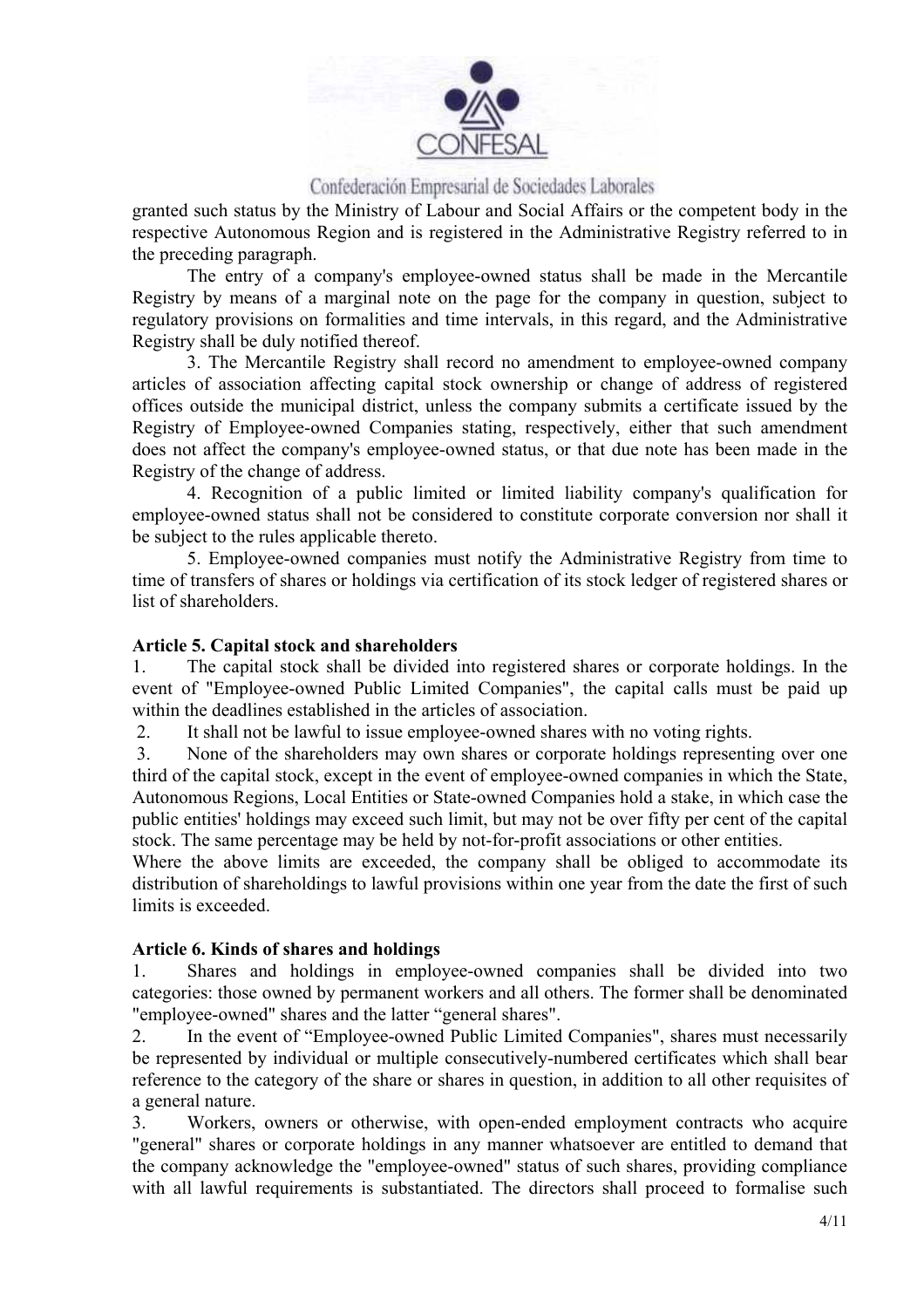

change of category and amend the clause or clauses of the articles of association affected, subject to no further General Shareholder Meeting approval, and they shall deliver the relevant public document for entry in the Mercantile Registry.

# **Article 7. Preferred purchase rights in the event of voluntary inter vivos transfers**

1. Any owner of shares or corporate holdings pertaining to the employee-owned category who intends to transfer all or part of such shares or holdings to a person who is not a permanent company employee must advise the company's management body in writing thereof in a manner in which service of the notice is ensured; such notification shall state the number and characteristics of the shares or holdings concerned, the identity of the purchaser and the price and other terms of the transfer. The company's management body, in turn, shall notify the company's permanent non-shareholder staff within fifteen days of receipt of the above notification. The shareholder's notification shall constitute an irrevocable offer.

2. Permanent non-shareholder staff may purchase such shares within one month of the notification.

3. Should no-one exercise the preferred purchase rights referred in the preceding paragraph, the company's management body shall notify the worker-owners of the proposed transfer, who may opt to purchase the shares or holdings during the month following receipt of such notification.

4. In the event none of the worker-owners exercises the preferred purchase rights referred, the company's management body shall notify owners of general shares or holdings and, as appropriate, all other employees who do not have open-ended employment contracts, of the proposed transfer; the recipients of such notices may opt to purchase the shares or holdings, in the order mentioned, within successive fortnights following service of the respective notifications.

5. When several people exercise the preferred purchase rights referred in the preceding paragraphs, corporate shares or holdings shall be distributed equally among them.

6. Should no shareholder or worker exercise preferred purchase rights, the shares or holdings may be purchased by the company within one month of the deadline referred in paragraph 4 above, subject to the limits and requisites laid down in articles 75 et sequentes of the Spanish Companies Act.

7. In any case, if within six months of the shareholder's notification of his/her intention to transfer shares or holdings no one exercises their preferred purchase rights, the former shall be free to transfer the shares or holdings in question. Should the shareholder fail to proceed to such transfer within four months, the procedures set out in the present Act must be reinitiated.

8. Owners of general shares or corporate holdings intending to transfer all or part of their shares or holdings to anyone besides a worker-owner shall be subject to the provisions of the preceding paragraphs of this article, except that the management body shall begin by notifying employee-owners of such intended sale.

# **Article 8. True Value**

Shareholders transferring their shares or holdings shall notify the management body of the price, the payment method and other terms covenanted for the transactions. Should the intended transfer be under any terms other than a sale contract or free of charge, the price shall be established by agreement between the parties concerned or, failing this, it shall be the true value of the shares or holdings on the day of the company management body's notification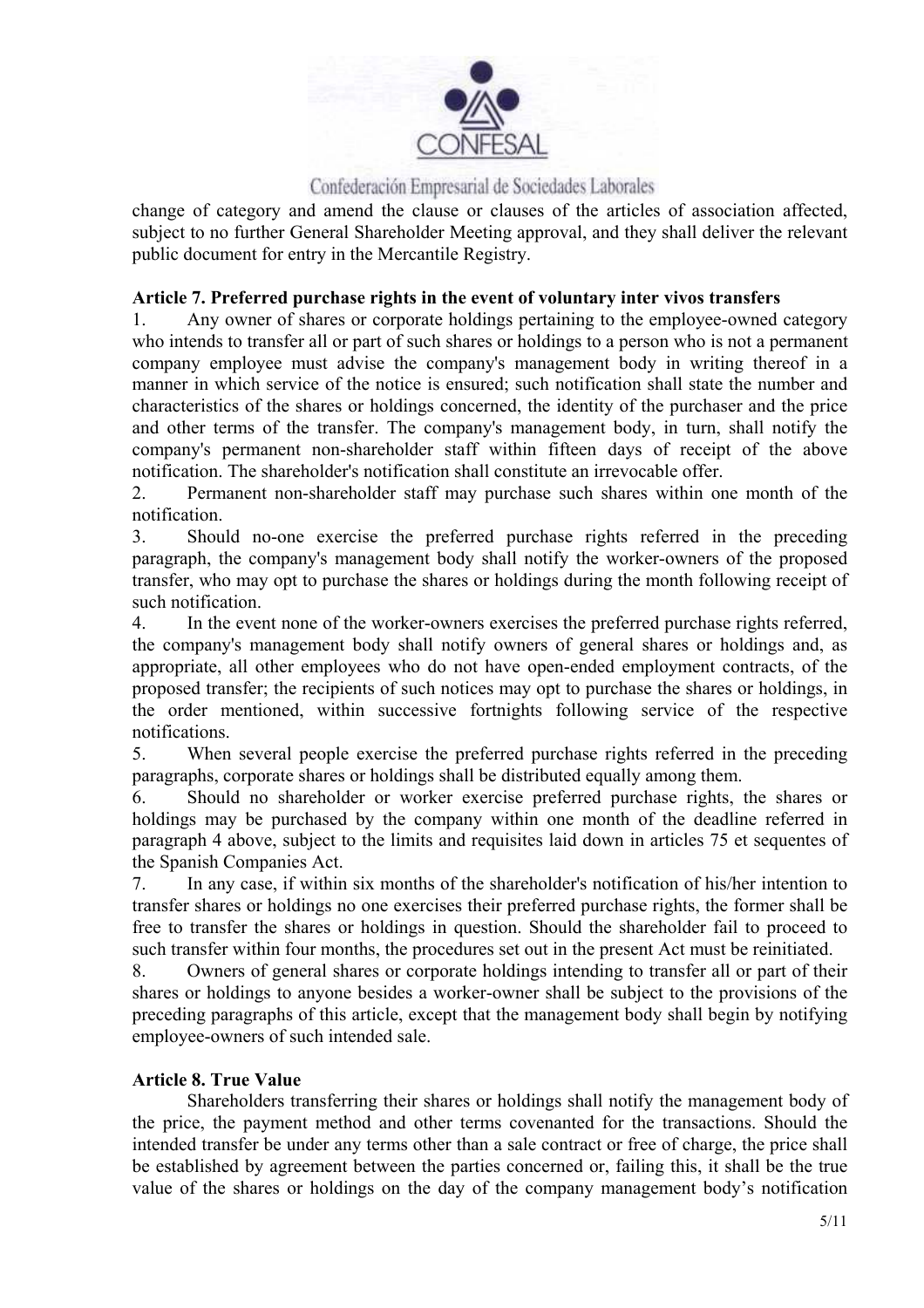

regarding the intended transfer. The true value shall be understood to be the value as determined by the Company's Auditor of Accounts or, where the Company is not obliged to audit its financial statements, by an auditor designated for this purpose by the Company´s directors.

Auditing expenses shall be defrayed by the company. The true value established shall be valid for any such transactions taking place during the financial year. Should the seller or buyer in transfers effected during the same financial year find the above true value unacceptable, they may proceed to have the company's shares or holdings re-appraised at their own expense.

#### **Article 9. Nullity of clauses in the articles of association**

1. Clauses in the articles of association prohibiting voluntary inter vivos transfers of shares or corporate holdings shall only be valid if shareholders are entitled to withdraw from the company at any time. The consent of all shareholders shall be requisite for the inclusion of such clauses in the Company´s articles of association.

2. Notwithstanding the provisions of the preceding paragraph, the articles of association may prohibit voluntary inter vivos transfer of shares or holdings or the exercise of the right of withdrawal for a period of time of not over five years from the day the company is formed or, for shares or holdings ensuing from a capital increase, from the date of delivery of the respective public document.

#### **Article 10. Discharge of the employment relationship.**

1. In the event of discharge of the employment relationship with a worker-owner, the latter shall be obliged to offer his/her shares or holdings for purchase pursuant to article 7 and, should no one exercise their purchase rights, such former employee shall become a general shareholder, as defined in article 6.

 If someone wishes to acquire such shares or corporate holdings, and the shareholder in question, within one month of notice duly served by a notary public in this regard, fails to formalise the sales transaction, the management body may take it upon itself to sell the shares or holdings at their true value, computed as specified in article 8, and such sum shall be consigned to the former employee either through the operation of court proceedings or by deposit thereof in the General Bureau of Deposits or the Bank of Spain.

2. The corporation's articles of association may establish special rules for the retirement and permanent disability of worker-owners, as well as for employee-owners on leave of absence.

# **Article 11. Mortis causa transfer of shares or holdings.**

1. Inheritance of shares or corporate holdings endows the party or parties so acquiring them, be they the deceased's heirs or legatees, with shareholder status.

2. Notwithstanding the above, the corporate articles of association may, in the event of death of a worker owner, established preferred purchase rights on employee-owned shares or holdings, subject to the procedures laid down in article 7, which shall be implemented on the basis of the true value of such shares or holdings on the date of the shareholder's death, with payment being made in cash. Such right must be exercised within the maximum term of four months, to be counted from the date of notification to the company regarding the inheritance of the shares or holdings.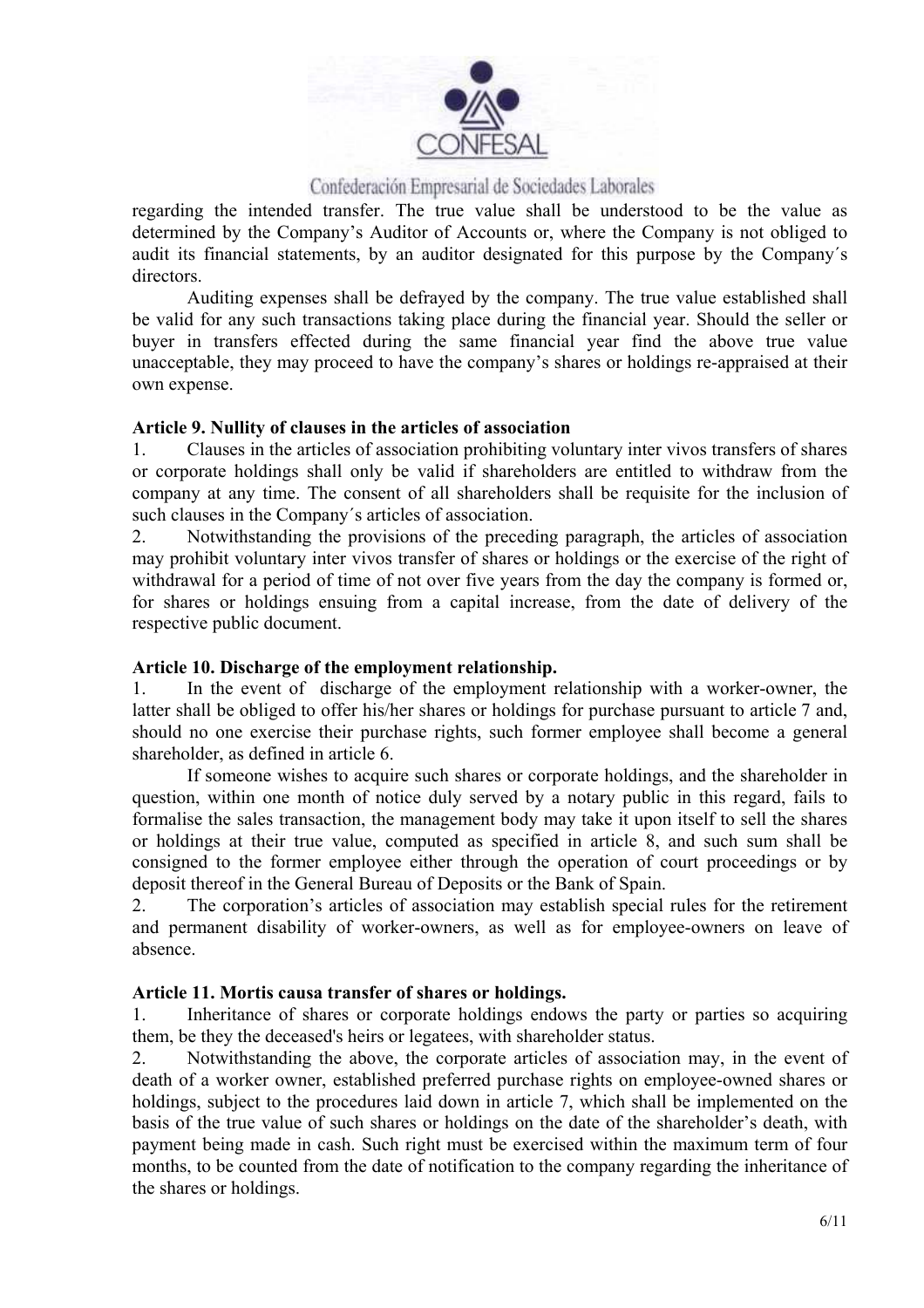

3. Statutory preferred purchase rights may not be exercised if the heir or legatee is a permanent company employee.

# **Article 12. Management body.**

If the company is managed by a Board of Directors, the members of such Board shall necessarily be appointed on a proportional basis as laid down in article 137 of the Companies Act and regulations enlarging thereon. If all company shares or holdings are employee-owned, the members of the Board of Directors may be appointed by majority vote.

# **Article 13. Contesting corporate decisions.**

1. Decisions reached by the General Shareholder's Meetings that are contrary to law or the corporate articles of association or are detrimental to the company's interest, to the benefit of one or several shareholders or third parties, may be challenged.

2. If the decision contested affects ownership of capital stock or a removal of the registered office outside the municipal district, the Judge hearing the case shall give notice to the Registry of Employee-owned Companies of the existence of the suit, the reasons for contesting the decision, and the sentence allowing or dismissing the case.

# **Article 14. Special reserve.**

1. In addition to any other requisite legal or statutory reserves, employee-owned companies are obliged to constitute a Special Reserve Fund to be endowed with ten per cent of each year's net profit.

2. The Special Reserve Fund may only be used to offset losses in the absence of sufficient assets in other reserve funds that may be used for this purpose.

# **Article 15. Preferred purchase rights.**

1. The existing proportion between the different categories of shares or corporate holdings must be respected in any capital increases involving the issue of new shares or the creation of new corporate holdings.

2. Owners of each category of shares or holdings have preferred subscription or acquisition rights over shares or corporate holdings of the respective category.

3. Barring a decision to the contrary by the General Shareholder's Meeting approving the increase in capital stock, shares or holdings not subscribed or acquired by shareholders of the respective category shall be offered to workers, owners or otherwise, as specified in article 7.

4. Exclusion of preferred subscription rights shall be governed by the respective Companies Act, depending on whether the company has public limited or limited liability status. When such exclusion affects employee-owned shares or holdings, the premium shall be freely established by the General Shareholders' Meeting, provided it also approves a company employees' Stock Ownership Plan and the new shares or holdings are both earmarked to comply with the Plan and subject to a prohibition on their transfer for a period of five years.

# **Article 16. Disqualification**

1. The following shall be causes of disqualification for "Employee-owned Company" status:

1. Exceeding the limits established in articles 1 and 5, paragraph 3.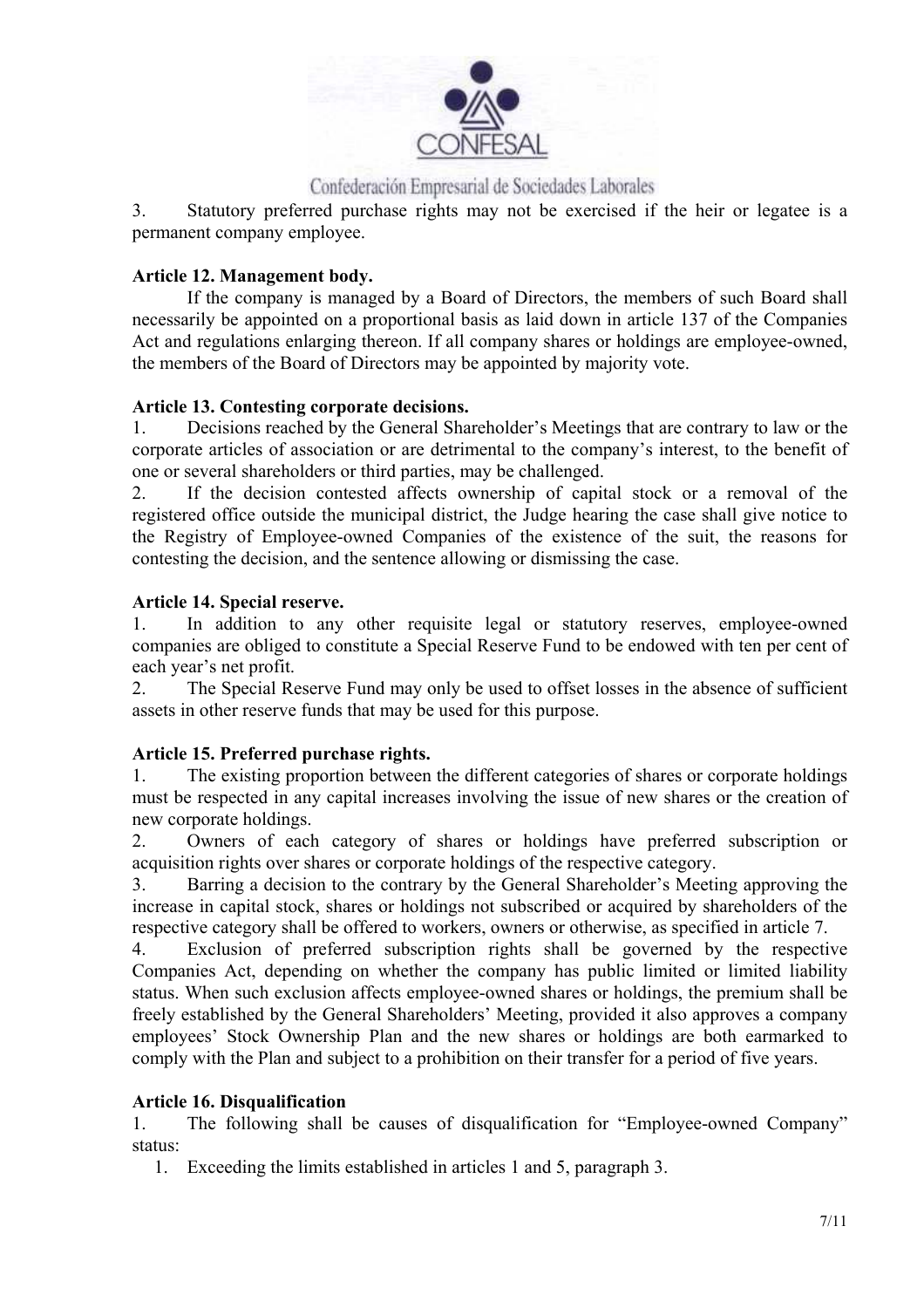

2. Failure to endow the Special Reserve Fund, its endowment with insufficient assets or the improper implementation of the Fund.

2. Once the existence of the lawful cause for disqualification is substantiated and the deadlines for rectifying the situation as established in this Act have lapsed, the Ministry of Labour and Social Affairs or the respective Regional Government body shall require the company to correct the situation within a period of six months.

3. If the company fails to rectify the lawful cause for disqualification within the above deadline, the Ministry of Labour and Social Affairs or the respective Regional Government body shall issue a resolution disqualifying the company from employee-owned status and ordering it be removed from the Registry of Employee-owned Companies. Once the respective entry is made, certification of the resolution and removal from the Registry shall be forwarded to the respective Mercantile Registry, where a marginal note shall be entered on the page of the Company.

4. Disqualification within five years of constitution or conversion shall entail the loss of all tax benefits for the Company. The procedures to be followed in this regard shall be laid down in the regulations referred in the First Final Provision of this Act.

#### **17 Article 17. Dissolution of the company**

1. Employee-owned companies shall be dissolved for the causes established in the regulations on public limited or limited liability companies, as appropriate.

2. The corporate Articles of Association may establish company disqualification for "employee-owned" status as a reason for dissolution.

#### **Article 18. Relocation of registered offices**

Employee-owned companies that relocate their registered offices to an address under the jurisdiction of another administrative Registry, shall come under the aegis of the Registry competent in the new area. Nonetheless, the original Registry shall retain competence to hear and rule on disqualification proceedings in progress when such relocation takes place.

# **CHAPTER II**

# **Tax arrangements**

#### **Article 19. Tax benefits**

Employee-owned companies meeting requirements laid down in article 20 shall enjoy the following benefits with respect to Spanish Transfer Tax and Stamp Duty:

A) Exemption from fees for corporate transactions involved in the creation of the company and capital increases as well as those incurred for conversion of existing employee-owned public limited companies to employee-owned limited liability companies, and for adaptation of existing employee-owned public limited companies to the provisions of this Act.

B) Rebate of ninety nine per cent of the fees levied on the onerous transfer of equity for the acquisition, by any lawful means, of goods and rights pertaining to the company with which a majority of the worker-owners was affiliated.

C) Rebate of ninety nine per cent of the fees levied under the graduated stamp tax schedule on the notarised deed documenting the conversion either of any company into an Employee-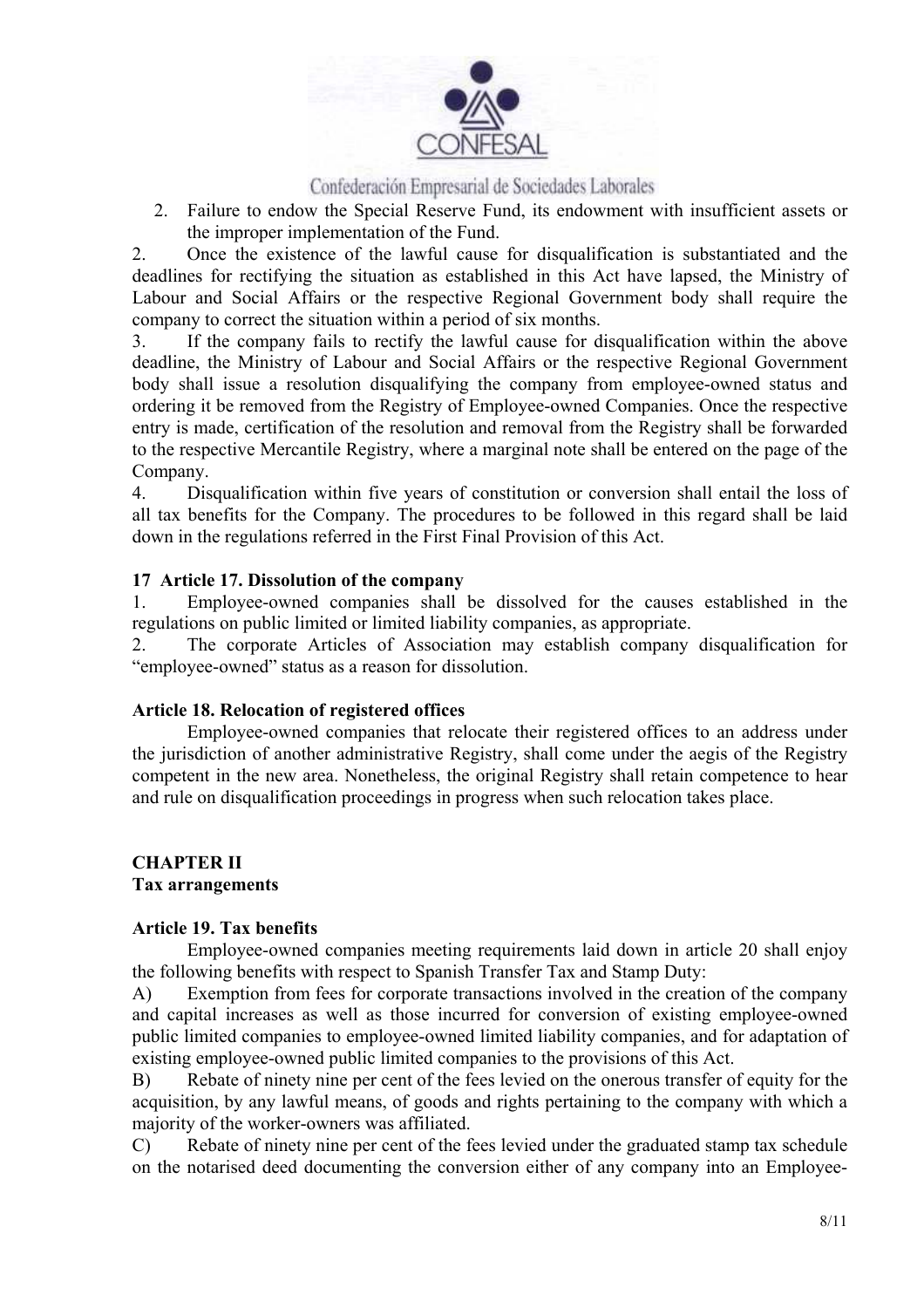

owned Public Limited Company or an Employee-owned Limited Liability Company, or of either of such companies into the other.

D) Rebate of ninety nine per cent of the fees levied under the graduated stamp tax schedule on notarised deeds documenting the constitution of loans, including loans backed by debentures or bonds, providing the corresponding sum is earmarked for investment in fixed assets needed to accomplish the corporate purpose.

# **Article 20. Requirements**

In order to be eligible for such tax benefits, employee-owned companies must meet the following requirements:

A) Have "Employee-owned Company" status.

B) Earmark, in the year when the taxable event takes place, twenty-five per cent of their net profits for the Special Reserve Fund.

#### **Article 21**. **Inclusion within the Social Security System**.

1. Regardless of their stake in the Company's share capital within the limit set out in Section 5 of the present Act, and even when they form part of the Company's organ of governance, the worker-owners of employee-owned companies shall be considered to be employed persons for the purposes of their inclusion in the General or Special Social Security Regime corresponding to their activity, and they shall be included under the unemployment protection scheme and in the protection provided by the Wage Guarantee Fund, when such contingencies are foreseen in the said Regime.

2. The aforesaid employee-partners are assimilated to employed persons for the purposes of their inclusion in the corresponding Social Security Regime, with exclusion of unemployment protection and the cover granted by the Wage Guarantee Fund, in the following cases:

- a) When, through their condition as Company directors, they carry out management functions in the Company and are remunerated for carrying out the said position, regardless of whether or not they are simultaneously linked to the Company by means of an ordinary or special employment contract.
- b) When, through their condition as Company directors, they carry out management functions in the Company and are simultaneously linked to the Company by means of a special employment relationship as senior management personnel.

3. Notwithstanding the foregoing provisions, employees who are partners shall be included in the Special Regime of Self-Employed Workers when their share in the company's capital stock, together with the shares held by their spouse or other relatives by blood, adoption or marriage to the second degree and living in the same household, amounts to at least fifty per cent, unless it can be shown that the effective control of the company requires the involvement of other persons outwith the family.

#### **First additional provision**

Those Autonomous Regions with transferred powers for the management of the Administrative Register of Limited Liability Employee-owned Companies shall continue to exercise such powers with respect to the Register of Limited Liability Employee-owned Companies referred to in Section 4 of the present Act.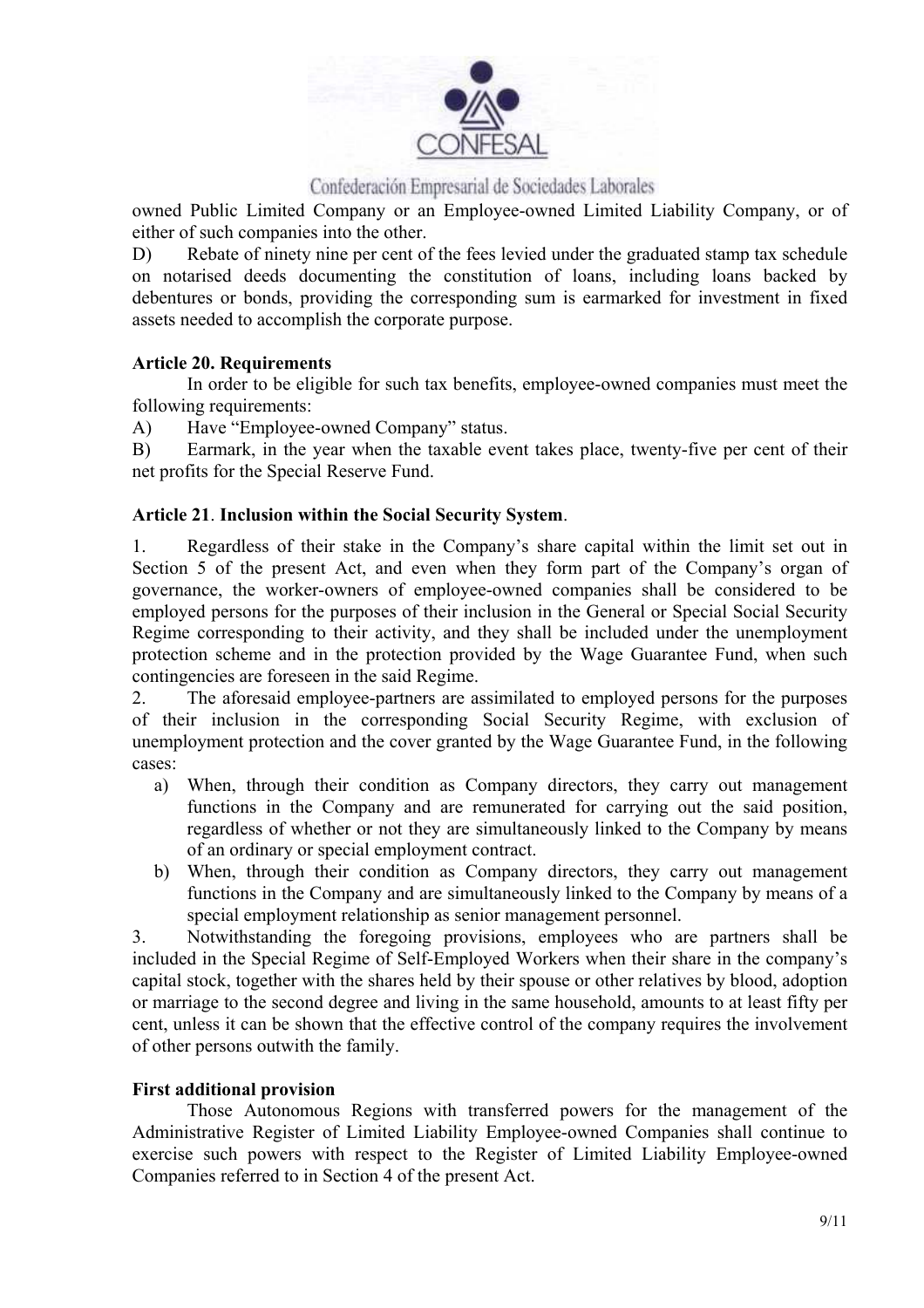

The provisions of Chapter II of the Present Act shall be understood to be without prejudice to the Special Regional Tax Regimes in force in the historical territories of the Basque Country and in Navarre.

#### **Second additional provision.**

For the purposes of representation before the Public Administrations and in defence of their interests, as well as to organise their counselling, training, legal or technical assistance services or any others in keeping with their owners' interests, employee-owned companies, be they public limited or limited liability companies, may organise into specific Associations or Groupings pursuant to Act 19/1977 of 1 April, regulating trade union law.

#### **Third additional provision.**

For the intents and purposes of legislation on leases, there is no conveyance involved when a public limited or limited liability company is granted employee-owned status or is disqualified therefrom.

#### **Fourth additional provision.**

The references contained in the revised text of the Labour Proceedings Act enacted by Royal Legislative Decree 2/1995 of 7 April, as well as in the different regulations on promotion of employee-owned public limited companies, shall henceforth be considered to refer to all Employee-owned Companies.

#### **First transitional provision**

Any applications for Employee-owned Company status under review when this Act enters into force shall be resolved on the basis of the regulations in force when they were filed.

#### **Second transitional provision**

The provisions of the Memorandum of Incorporation and Articles of Association of Employee-owned Public Limited Companies whose status as such was granted and registered under the regulations hereby repealed, may not be executed if they infringe the provisions of the present Act. Nonetheless, their formal adaptation to the stipulations of this Act shall not be requisite.

#### **Third transitional provision**

Employee-owned Public Limited Companies currently benefiting from freedom of amortisation as referred in Article 20, point 2 of Act 15/1986 of 25 April shall continue to enjoy that benefit until the conclusion of the specified term under the terms authorised.

#### **Sole repeal provision**

When the present Act comes into effect, Act 15/1986 of 25 April on Employee-owned Public Limited Companies and Royal Decree 2696/1986 shall be repealed and the provisions of Royal Decree 2229/1986 shall be repealed in all respects that are not contrary to the present Act and until such time as the action envisaged in the Second Final Provision is taken.